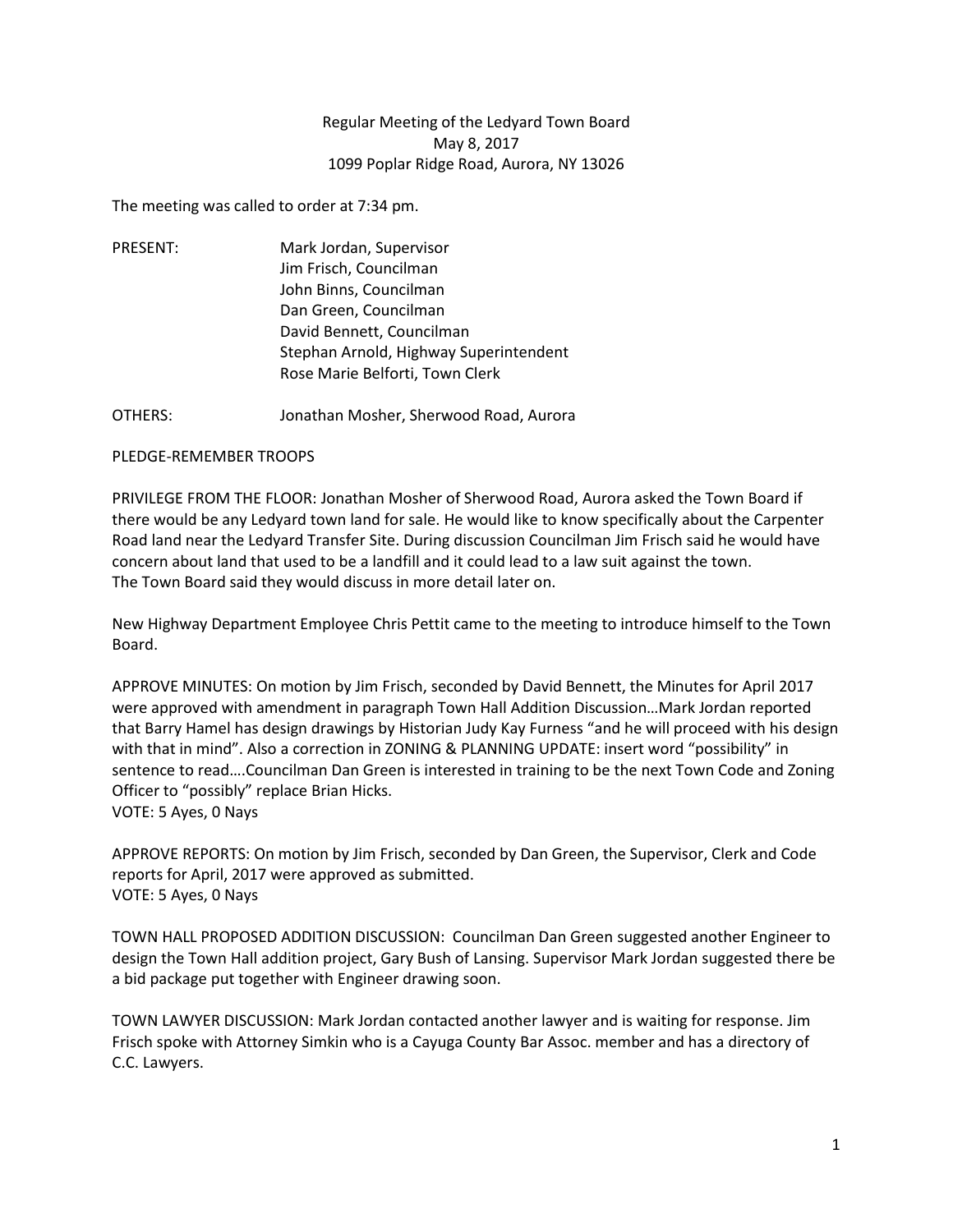SCHEDULE A PUBLIC MEETING @ SOLAR FARM: Mark Jordan suggested scheduling a public meeting for the new Cornell Solar Farm on Black Rock Road in June. The Town Board expressed no need to have such a meeting.

HIGHWAY REPORT: Highway Superintendent Stephan Arnold reported that renting a boom mower is weekly or monthly but not by the hour. Stephan said he would bring contracts to the next Town Board meeting. He reported on some of the upcoming road work and culvert repair he will be doing.

SUNSET BEACH DRIVE: Town of Ledyard Board members, Highway Department members and a NY State Trooper drove down Sunset Beach Drive to view the embankment damage under Lake Road. It is reported that residents have been removing materials under Lake Road. Councilman Dan Green asked which NY State agency would be responsible or want to know about the deterioration under Lake Road, or is there a law to reference for this situation. Mark said he will speak to the President of the Sunset Beach Association.

LETTER FROM BOYLE-ANDERSON ON REILLY CASE: The court date for the Reilly property assessment case is postponed to the end of June.

OLD/NEW BUSINESS: Assessment level for the Town of Ledyard has changed from 100% market value to 98%.

Glen Gabriel is new Chair for the Board of Assessment Review. Grievance Day is scheduled for May 23<sup>rd</sup>, 2017 from 4 pm to 8 pm.

TOWN OF LEDYARD ZONING CODE REVISION RESOLUTION: After discussion, Jim Frisch motioned, seconded by John Binns, to appoint an ad hoc committee to revise the Town of Ledyard Building and Zoning Law. Councilman Jim Frisch suggested the committee include a member from the Town Board, a member from the Zoning Board and representatives from Honoco Road and Sunset Beach Drive. Supervisor Mark Jordan said he would call potential committee members. VOTE: 5 Ayes, 0 Nays

PAY BILLS: On motion by Jim Frisch, seconded by Dan Green, the bills on abstract #005, #99-117; A=\$5,679.12; B=\$46.29; DA=\$0; DB=\$9,787.66 were approved for payment. VOTE: 5 Ayes, 0 Nays

BUDGET TRANSFERS: Approved transfers for the town of Ledyard:

On motion by John Binns, seconded by Jim Frisch, the Board of the Town of Ledyard hereby resolves to make the following budget transfers.

A FUND

Transfer (\$200.00) FROM A1990.4 Contingent Account

\$200.00 TO A5132.4 Garage-contractual

Transfer (\$1,100.00) FROM A1990.4 Contingent Account

\$1,100.00 TO A9040.8 Workers' Comp